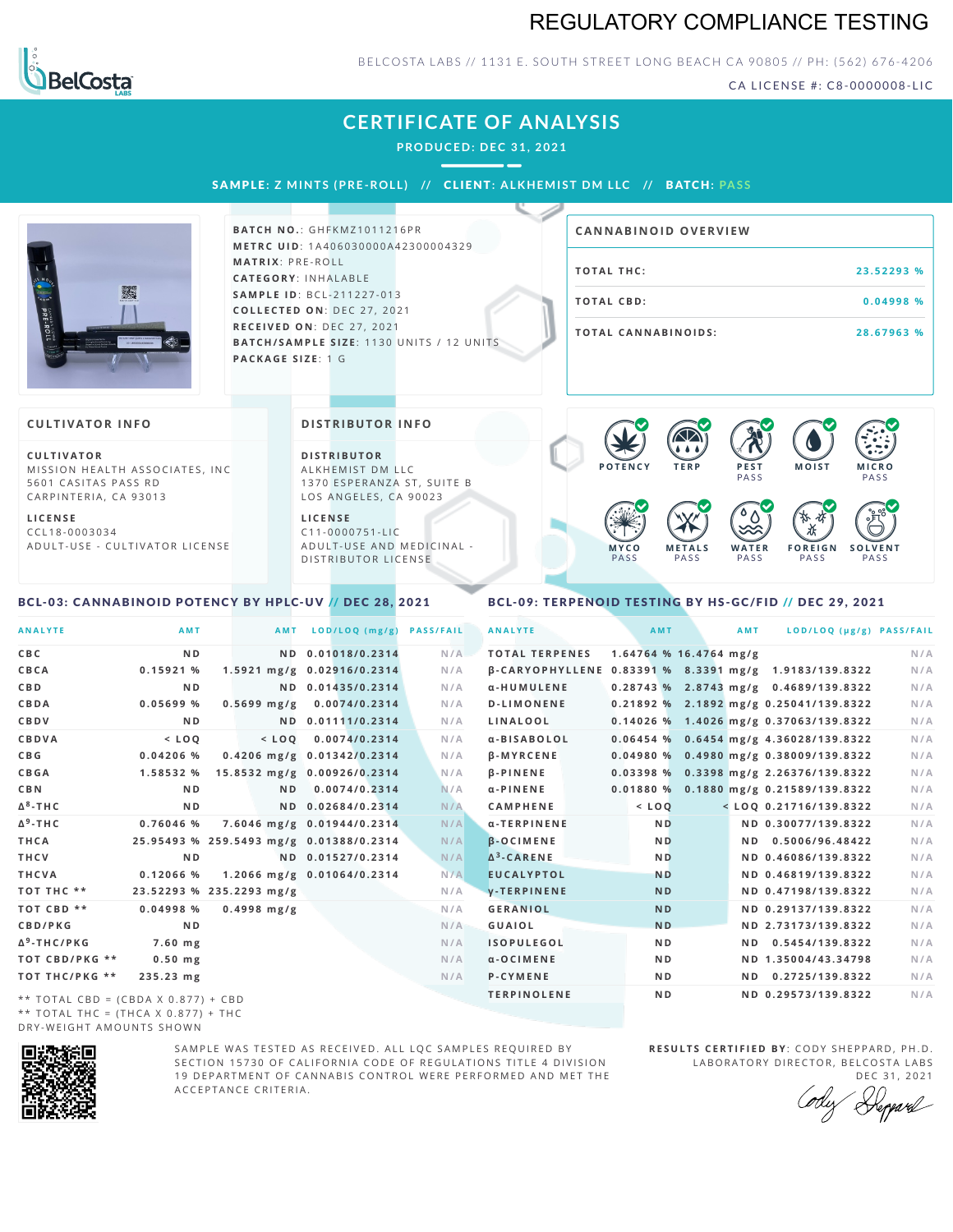# REGULATORY COMPLIANCE TESTING

#### <span id="page-1-0"></span>BCL-05: RESIDUAL PESTICIDE ANALYSIS BY LC-MS/MS ESI // DEC 29, 2021

| <b>ANALYTE</b>                  |               | LIMIT $AMT (\mu g/g)$ | LOD/LOQ (µg/g) PASS/FAIL |             | <b>ANALYTE</b>         |                  | LIMIT AMT $(\mu g/g)$ | LOD/LOQ (µg/g) PASS/FAIL |             |
|---------------------------------|---------------|-----------------------|--------------------------|-------------|------------------------|------------------|-----------------------|--------------------------|-------------|
| <b>ABAMECTIN</b>                | $0.1 \mu g/g$ | N D                   | 0.01153/0.04             | PASS        | <b>MALATHION</b>       | $0.5 \mu g/g$    | N D                   | 0.00472/0.02             | <b>PASS</b> |
| <b>ACEPHATE</b>                 | $0.1 \mu g/g$ | ND                    | 0.00368/0.02             | <b>PASS</b> | METALAXYL              | $2 \mu g/g$      | N D                   | 0.00503/0.02             | PASS        |
| ACEQUINOCYL                     | $0.1 \mu g/g$ | ND                    | 0.00417/0.02             | <b>PASS</b> | <b>METHIOCARB</b>      | Any amt          | N D                   | 0.00503/0.02             | PASS        |
| <b>ACETAMIPRID</b>              | $0.1 \mu g/g$ | N D                   | 0.00464/0.02             | PASS        | METHOMYL               | 1 $\mu$ g/g      | N D                   | 0.00494/0.02             | PASS        |
| <b>ALDICARB</b>                 | Any amt       | N D                   | 0.01109/0.04             | <b>PASS</b> | <b>MEVINPHOS</b>       | Any amt          | N D                   |                          | PASS        |
| <b>AZOXYSTROBIN</b>             | $0.1 \mu g/g$ | N D                   | 0.00639/0.02             | <b>PASS</b> | <b>MEVINPHOSI</b>      |                  | N D                   | 0.00163/0.0084           | N/A         |
| <b>BIFENAZATE</b>               | $0.1 \mu g/g$ | N D                   | 0.00355/0.02             | <b>PASS</b> | <b>MEVINPHOS II</b>    |                  | N D                   | 0.00542/0.0316           | N/A         |
| <b>BIFENTHRIN</b>               | $3 \mu g/g$   | N D                   | 0.00473/0.04             | <b>PASS</b> | MYCLOBUTANIL           | $0.1 \mu g/g$    | N D                   | 0.00867/0.04             | PASS        |
| <b>BOSCALID</b>                 | $0.1 \mu g/g$ | N D                   | 0.00494/0.02             | <b>PASS</b> | <b>NALED</b>           | $0.1 \mu g/g$    | N D                   | 0.00328/0.02             | PASS        |
| CARBARYL                        | $0.5 \mu g/g$ | N D                   | 0.00295/0.02             | <b>PASS</b> | OXAMYL                 | $0.5 \, \mu g/g$ | N D                   | 0.00455/0.02             | PASS        |
| CARBOFURAN                      | Any amt       | N D                   | 0.00613/0.02             | <b>PASS</b> | PACLOBUTRAZOL          | Any amt          | N D                   | 0.00714/0.04             | PASS        |
| CHLORANTRANIL-<br><b>IPROLE</b> | $10 \mu g/g$  | N D                   | 0.00697/0.04             | <b>PASS</b> | <b>PERMETHRIN</b>      | 0.5 µg/g         | N D                   |                          | PASS        |
| <b>CLOFENTEZINE</b>             | $0.1 \mu g/g$ | N D                   | 0.0054/0.02              | PASS        | PERMETHRIN CIS         |                  | N D                   | 0.00237/0.0082           | N/A         |
| <b>COUMAPHOS</b>                | Any amt       | N D                   | 0.00215/0.02             | <b>PASS</b> | PERMETHRIN TRANS       |                  | N D                   | 0.00245/0.0118           | N/A         |
| CYFLUTHRIN                      | $2 \mu g/g$   | N D                   | 0.05508/0.2              | <b>PASS</b> | PHOSMET                | $0.1 \mu g/g$    | N D                   | 0.0043/0.02              | PASS        |
| CYPERMETHRIN                    | $1 \mu g/g$   | ND                    | 0.00556/0.04             | <b>PASS</b> | PIPERONYLBUTO-<br>XIDE | $3 \mu g/g$      | N D                   | 0.00247/0.02             | PASS        |
| <b>DAMINOZIDE</b>               | Any amt       | N D                   | 0.00227/0.04             | PASS        | <b>PRALLETHRIN</b>     | $0.1 \mu g/g$    | N D                   | 0.00392/0.02             | PASS        |
| <b>DIAZINON</b>                 | $0.1 \mu g/g$ | N D                   | 0.00487/0.02             | <b>PASS</b> | PROPICONAZOLE          | $0.1 \, \mu g/g$ | N D                   | 0.0024/0.02              | PASS        |
| <b>DIMETHOATE</b>               | Any amt       | N D                   | 0.00354/0.02             | PASS        | <b>PROPOXUR</b>        | Any amt          | N D                   | 0.00374/0.02             | PASS        |
| <b>DIMETHOMORPH</b>             | $2 \mu g/g$   | N D                   |                          | PASS        | <b>PYRETHRINS</b>      | $0.5 \mu g/g$    | N D                   | 0.00726/0.04             | PASS        |
| <b>DIMETHOMORPH I</b>           |               | N D                   | 0.00109/0.0078           | N/A         | PYRIDABEN              | $0.1 \mu g/g$    | N D                   | 0.0034/0.02              | PASS        |
| <b>DIMETHOMORPH II</b>          |               | N <sub>D</sub>        | 0.0015/0.0122            | N/A         | <b>SPINETORAM</b>      | $0.1 \mu g/g$    | N D                   |                          | PASS        |
| <b>ETHOPROPHOS</b>              | Any amt       | N D                   | 0.0041/0.02              | <b>PASS</b> | <b>SPINETORAM J</b>    |                  | N D                   | 0.00329/0.016            | N/A         |
| <b>ETOFENPROX</b>               | Any amt       | N D                   | 0.00274/0.02             | <b>PASS</b> | <b>SPINETORAM L</b>    |                  | N D                   | 0.00157/0.016            | N/A         |
| <b>ETOXAZOLE</b>                | $0.1 \mu g/g$ | N D                   | 0.00385/0.02             | PASS        | <b>SPINOSAD</b>        | $0.1 \mu g/g$    | N D                   |                          | PASS        |
| <b>FENHEXAMID</b>               | $0.1 \mu g/g$ | N D                   | 0.01055/0.02             | PASS        | SPINOSAD A             |                  | N D                   | 0.00205/0.01438          | N/A         |
| <b>FENOXYCARB</b>               | Any amt       | N D                   | 0.00175/0.02             | <b>PASS</b> | SPINOSAD D             |                  | N D                   | 0.00104/0.00498          | N/A         |
| <b>FENPYROXIMATE</b>            | 0.1 µg/g      | ND                    | 0.00481/0.02             | PASS        | <b>SPIROMESIFEN</b>    | $0.1 \mu g/g$    | ND                    | 0.00944/0.04             | PASS        |
| <b>FIPRONIL</b>                 | Any amt       | N D                   | 0.00478/0.02             | <b>PASS</b> | <b>SPIROTETRAMAT</b>   | $0.1 \mu g/g$    | N D                   | 0.00208/0.02             | PASS        |
| <b>FLONICAMID</b>               | $0.1 \mu g/g$ | N D                   | 0.00398/0.02             | <b>PASS</b> | <b>SPIROXAMINE</b>     | Any amt          | N D                   | 0.00344/0.02             | PASS        |
| <b>FLUDIOXONIL</b>              | $0.1 \mu g/g$ | N D                   | 0.01369/0.04             | <b>PASS</b> | <b>TEBUCONAZOLE</b>    | $0.1 \mu g/g$    | N D                   | 0.00816/0.04             | PASS        |
| HEXYTHIAZOX                     | $0.1 \mu g/g$ | N D                   | 0.00297/0.02             | <b>PASS</b> | <b>THIACLOPRID</b>     | Any amt          | N D                   | 0.0039/0.02              | PASS        |
| <b>IMAZALIL</b>                 | Any amt       | N D                   | 0.0056/0.02              | PASS        | <b>THIAMETHOXAM</b>    | $5 \mu g/g$      | N D                   | 0.00358/0.02             | PASS        |
| <b>IMIDACLOPRID</b>             | $5 \mu g/g$   | N D                   | 0.00645/0.02             | <b>PASS</b> | TRIFLOXYSTROB-         | $0.1 \mu g/g$    | N D                   | 0.00421/0.02             | PASS        |
| KRESOXIM-<br>METHYL             | 0.1 µg/g      | N D                   | 0.00339/0.02             | PASS        | 1N                     |                  |                       |                          |             |

### BCL-13: PESTICIDE TESTING BY GC/MS // DEC 29, 2021

| <b>ANALYTE</b>         | LIMIT         | $AMT$ ( $\mu g/g$ ) | $LOD/LOQ$ ( $\mu g/g$ ) | <b>PASS/FAIL</b> |
|------------------------|---------------|---------------------|-------------------------|------------------|
| <b>CAPTAN</b>          | $0.7 \mu g/g$ | N <sub>D</sub>      | 0.01977/0.06            | <b>PASS</b>      |
| <b>CHLORDANE</b>       | Any amt       | N <sub>D</sub>      |                         | <b>PASS</b>      |
| <b>CHLORDANE CIS</b>   |               | N <sub>D</sub>      | 0.01199/0.03            | N/A              |
| <b>CHLORDANE TRANS</b> |               | N <sub>D</sub>      | 0.01082/0.03            | N/A              |
| <b>CHLORFENAPYR</b>    | Any amt       | N <sub>D</sub>      | 0.01364/0.06            | <b>PASS</b>      |

| <b>ANALYTE</b>                      | LIMIT         | AMT $(\mu g/g)$ | LOD/LOQ (µg/g) | <b>PASS/FAIL</b> |
|-------------------------------------|---------------|-----------------|----------------|------------------|
| <b>CHLORPYRIFOS</b>                 | Any amt       | N D             | 0.01653/0.06   | <b>PASS</b>      |
| <b>DICHLORVOS</b>                   | Any amt       | N <sub>D</sub>  | 0.01165/0.06   | <b>PASS</b>      |
| <b>METHYL PARATHION</b>             | Any amt       | N <sub>D</sub>  | 0.00851/0.06   | <b>PASS</b>      |
| PENTACHLORONI-<br><b>TROBENZENE</b> | $0.1 \mu g/g$ | N <sub>D</sub>  | 0.01282/0.06   | <b>PASS</b>      |